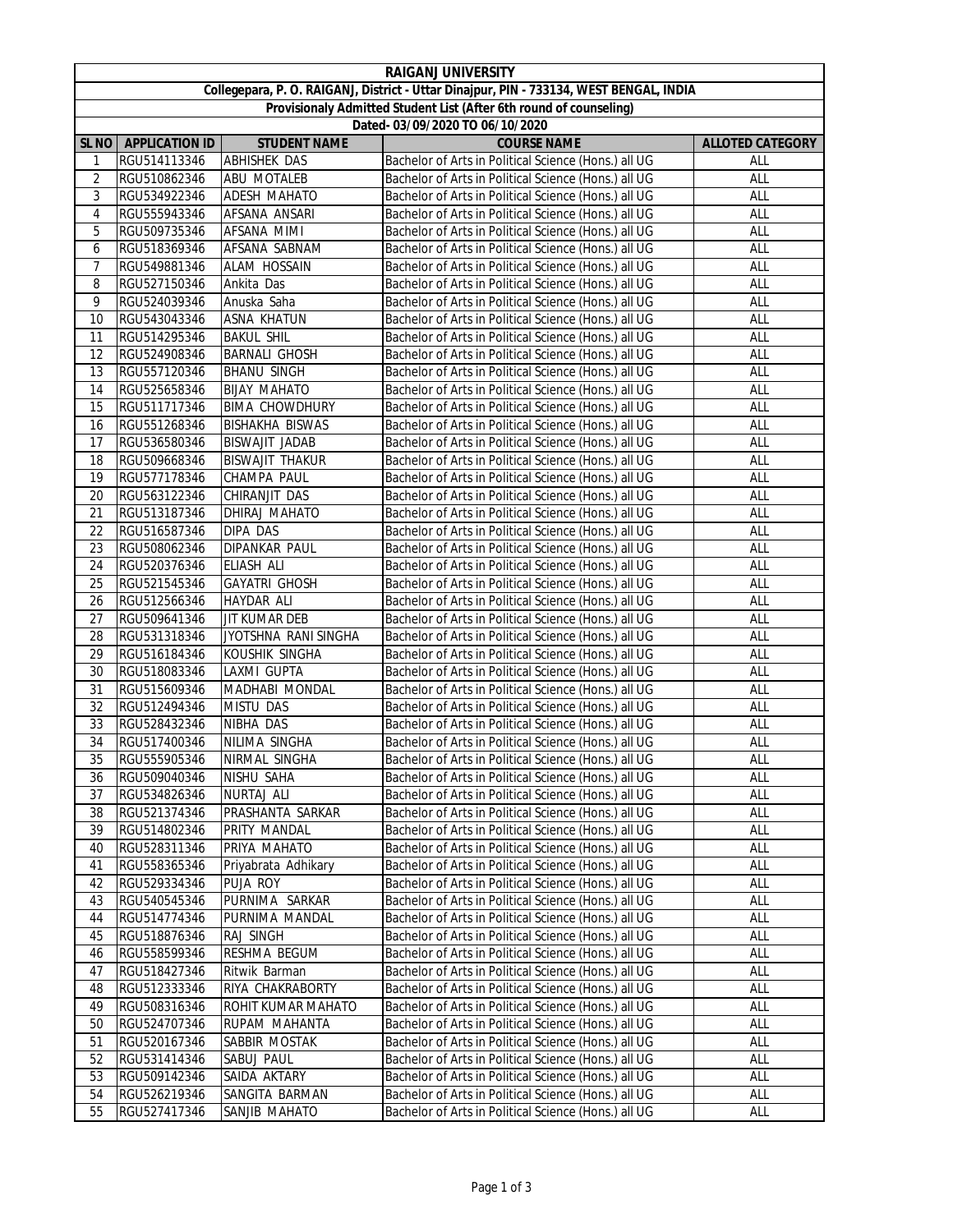|                                | Provisionaly Admitted Student List (After 6th round of counseling) |                           |                                                      |                         |  |  |  |
|--------------------------------|--------------------------------------------------------------------|---------------------------|------------------------------------------------------|-------------------------|--|--|--|
| Dated-03/09/2020 TO 06/10/2020 |                                                                    |                           |                                                      |                         |  |  |  |
|                                | SL NO   APPLICATION ID                                             | <b>STUDENT NAME</b>       | <b>COURSE NAME</b>                                   | <b>ALLOTED CATEGORY</b> |  |  |  |
| 56                             | RGU518438346                                                       | SAYAN DAS                 | Bachelor of Arts in Political Science (Hons.) all UG | ALL                     |  |  |  |
| 57                             | RGU544951346                                                       | SHREETAMA MAJUMDER        | Bachelor of Arts in Political Science (Hons.) all UG | ALL                     |  |  |  |
| 58                             | RGU529594346                                                       | SHREYA SARKAR             | Bachelor of Arts in Political Science (Hons.) all UG | ALL                     |  |  |  |
| 59                             | RGU506347346                                                       | SONALI BISWAS             | Bachelor of Arts in Political Science (Hons.) all UG | ALL                     |  |  |  |
| 60                             | RGU510419346                                                       | SOURAP DAS                | Bachelor of Arts in Political Science (Hons.) all UG | ALL                     |  |  |  |
| 61                             | RGU524475346                                                       | SOUVIK KUNDU              | Bachelor of Arts in Political Science (Hons.) all UG | ALL                     |  |  |  |
| 62                             | RGU552061346                                                       | SUMITRA SINGHA            | Bachelor of Arts in Political Science (Hons.) all UG | ALL                     |  |  |  |
| 63                             | RGU519446346                                                       | SUNANDA ROY               | Bachelor of Arts in Political Science (Hons.) all UG | ALL                     |  |  |  |
| 64                             | RGU532762346                                                       | TAMANNA YEASMIN           | Bachelor of Arts in Political Science (Hons.) all UG | ALL                     |  |  |  |
| 65                             | RGU513841346                                                       | <b>TILAK MANDAL</b>       | Bachelor of Arts in Political Science (Hons.) all UG | ALL                     |  |  |  |
| 66                             | RGU526804346                                                       | TINA BASAK                | Bachelor of Arts in Political Science (Hons.) all UG | ALL                     |  |  |  |
| 67                             | RGU557762346                                                       | BHARATI MAHATO            | Bachelor of Arts in Political Science (Hons.) all UG | <b>GENPWD</b>           |  |  |  |
| 68                             | RGU555918346                                                       | <b>BISHU BARMAN</b>       | Bachelor of Arts in Political Science (Hons.) all UG | <b>GENPWD</b>           |  |  |  |
| 69                             | RGU539596346                                                       | TAMA SARKAR               | Bachelor of Arts in Political Science (Hons.) all UG | <b>GENPWD</b>           |  |  |  |
| 70                             | RGU549025346                                                       | <b>BAHADUR HOSAIN</b>     | Bachelor of Arts in Political Science (Hons.) all UG | OBCA                    |  |  |  |
| 71                             | RGU510288346                                                       | KARINA AKHTER             | Bachelor of Arts in Political Science (Hons.) all UG | OBCA                    |  |  |  |
| 72                             | RGU510210346                                                       | MASUMA JAHAN              | Bachelor of Arts in Political Science (Hons.) all UG | OBCA                    |  |  |  |
| 73                             | RGU516074346                                                       | NAIOR ALAM                | Bachelor of Arts in Political Science (Hons.) all UG | OBCA                    |  |  |  |
| 74                             | RGU511989346                                                       | PARVEJ ALAM               | Bachelor of Arts in Political Science (Hons.) all UG | OBCA                    |  |  |  |
| 75                             | RGU513504346                                                       | RAIHAN CHOWDHURY          | Bachelor of Arts in Political Science (Hons.) all UG | OBCA                    |  |  |  |
| 76                             | RGU516626346                                                       | SAHANA AFROJ              | Bachelor of Arts in Political Science (Hons.) all UG | OBCA                    |  |  |  |
| 77                             | RGU515215346                                                       | SARJINA PARVIN            | Bachelor of Arts in Political Science (Hons.) all UG | OBCA                    |  |  |  |
| 78                             | RGU508853346                                                       | SOWQAT ISLAM              | Bachelor of Arts in Political Science (Hons.) all UG | OBCA                    |  |  |  |
| 79                             | RGU511248346                                                       | Animesh Kumar Roy         | Bachelor of Arts in Political Science (Hons.) all UG | OBCB                    |  |  |  |
| 80                             | RGU525145346                                                       | CHUMKI MODAK              | Bachelor of Arts in Political Science (Hons.) all UG | OBCB                    |  |  |  |
| 81                             | RGU513697346                                                       | <b>DEBJOY SHIL</b>        | Bachelor of Arts in Political Science (Hons.) all UG | OBCB                    |  |  |  |
| 82                             | RGU526396346                                                       | KHUSBU MAHATO             | Bachelor of Arts in Political Science (Hons.) all UG | OBCB                    |  |  |  |
| 83                             | RGU529641346                                                       | MOUSUMI SHIL              | Bachelor of Arts in Political Science (Hons.) all UG | OBCB                    |  |  |  |
| 84                             | RGU508697346                                                       | SARITA MAHATO             | Bachelor of Arts in Political Science (Hons.) all UG | OBCB                    |  |  |  |
| 85                             | RGU533515346                                                       | SAROJ BISWAS              | Bachelor of Arts in Political Science (Hons.) all UG | OBCB                    |  |  |  |
| 86                             | RGU508644346                                                       | APARUPA DAS               | Bachelor of Arts in Political Science (Hons.) all UG | SC                      |  |  |  |
| 87                             | RGU511009346                                                       | <b>BINOY SARKAR</b>       | Bachelor of Arts in Political Science (Hons.) all UG | <b>SC</b>               |  |  |  |
| 88                             | RGU513368346                                                       | <b>BISWAJIT PRAMANIK</b>  | Bachelor of Arts in Political Science (Hons.) all UG | <b>SC</b>               |  |  |  |
| 89                             | RGU535437346                                                       | DIPANKAR SINGHA           | Bachelor of Arts in Political Science (Hons.) all UG | SC                      |  |  |  |
| 90                             | RGU525060346                                                       | <b>FALGUNI SARKAR</b>     | Bachelor of Arts in Political Science (Hons.) all UG | SC                      |  |  |  |
| 91                             | RGU518707346                                                       | <b>JHUMA SARKAR</b>       | Bachelor of Arts in Political Science (Hons.) all UG | $\overline{SC}$         |  |  |  |
| 92                             | RGU535836346                                                       | JUKTASREE MANDAL          | Bachelor of Arts in Political Science (Hons.) all UG | SC                      |  |  |  |
| 93                             | RGU508466346                                                       | KAMAL KANTA SINGHA        | Bachelor of Arts in Political Science (Hons.) all UG | SC                      |  |  |  |
| 94                             | RGU547937346                                                       | MANGAL BARMAN             | Bachelor of Arts in Political Science (Hons.) all UG | <b>SC</b>               |  |  |  |
| 95                             | RGU571088346                                                       | Manjit Sarkar             | Bachelor of Arts in Political Science (Hons.) all UG | SC                      |  |  |  |
| 96                             | RGU509783346                                                       | MIRA BARMAN               | Bachelor of Arts in Political Science (Hons.) all UG | SC                      |  |  |  |
| 97                             | RGU528962346                                                       | MONESH KUMAR SINGHA       | Bachelor of Arts in Political Science (Hons.) all UG | SC                      |  |  |  |
| 98                             | RGU531355346                                                       | MRINAL KANTI BARMAN       | Bachelor of Arts in Political Science (Hons.) all UG | $\mathsf{SC}$           |  |  |  |
| 99                             | RGU524496346                                                       | PRIYA DAS                 | Bachelor of Arts in Political Science (Hons.) all UG | SC                      |  |  |  |
| 100                            | RGU529031346                                                       | RABI RAM SINGHA           | Bachelor of Arts in Political Science (Hons.) all UG | SC                      |  |  |  |
| 101                            | RGU525078346                                                       | RAKHI BARMAN              | Bachelor of Arts in Political Science (Hons.) all UG | SC                      |  |  |  |
| 102                            | RGU509300346                                                       | RANA SARKAR               | Bachelor of Arts in Political Science (Hons.) all UG | SC                      |  |  |  |
| 103                            | RGU510890346                                                       | RESHMI RAJAK              | Bachelor of Arts in Political Science (Hons.) all UG | SC                      |  |  |  |
| 104                            | RGU526312346                                                       | RUMPA SARKAR              | Bachelor of Arts in Political Science (Hons.) all UG | SC                      |  |  |  |
| 105                            | RGU552060346                                                       | SACHIN CH SINGHA          | Bachelor of Arts in Political Science (Hons.) all UG | SC                      |  |  |  |
| 106                            | RGU555349346                                                       | SAMOY DAS                 | Bachelor of Arts in Political Science (Hons.) all UG | SC                      |  |  |  |
| 107                            | RGU510896346                                                       | SHAILESH KR SINGHA        | Bachelor of Arts in Political Science (Hons.) all UG | $\mathsf{SC}$           |  |  |  |
| 108                            | RGU562964346                                                       | SUCHANA BARMAN            | Bachelor of Arts in Political Science (Hons.) all UG | $\overline{SC}$         |  |  |  |
| 109                            | RGU512825346                                                       | <b>SUJAL KUMAR MAHATO</b> | Bachelor of Arts in Political Science (Hons.) all UG | SC                      |  |  |  |
| 110                            | RGU519628346                                                       | SUPEN DEBSHARMA           | Bachelor of Arts in Political Science (Hons.) all UG | SC                      |  |  |  |
| 111                            | RGU510827346                                                       | SUPRIYA DAS               | Bachelor of Arts in Political Science (Hons.) all UG | <b>SC</b>               |  |  |  |
| 112                            | RGU525915346                                                       | <b>BAPI KISKU</b>         | Bachelor of Arts in Political Science (Hons.) all UG | ST                      |  |  |  |